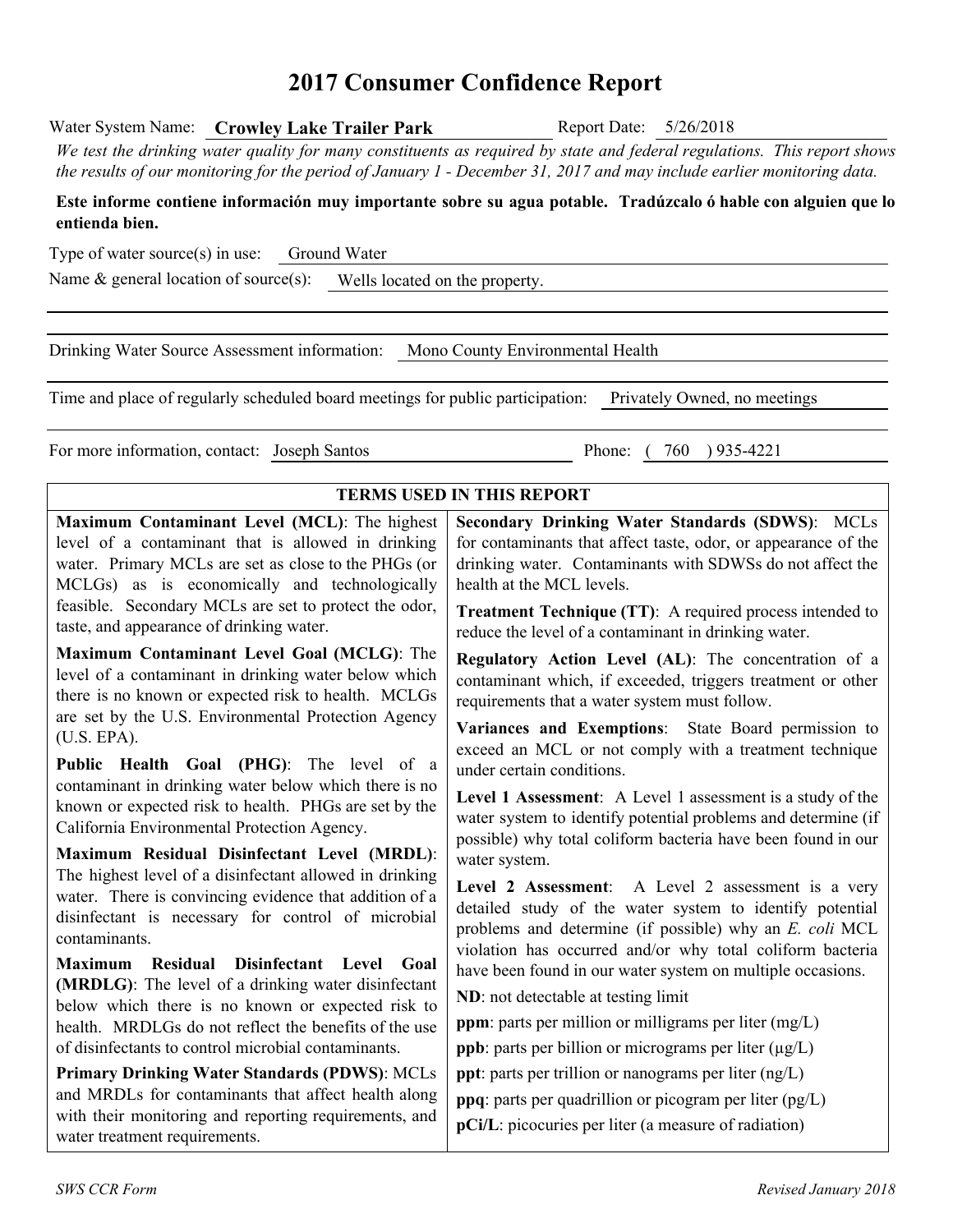#### *Consumer Confidence Report Page 2 of 6*

**The sources of drinking water** (both tap water and bottled water) include rivers, lakes, streams, ponds, reservoirs, springs, and wells. As water travels over the surface of the land or through the ground, it dissolves naturally-occurring minerals and, in some cases, radioactive material, and can pick up substances resulting from the presence of animals or from human activity.

### **Contaminants that may be present in source water include:**

- *Microbial contaminants*, such as viruses and bacteria, that may come from sewage treatment plants, septic systems, agricultural livestock operations, and wildlife.
- *Inorganic contaminants*, such as salts and metals, that can be naturally-occurring or result from urban stormwater runoff, industrial or domestic wastewater discharges, oil and gas production, mining, or farming.
- *Pesticides and herbicides*, that may come from a variety of sources such as agriculture, urban stormwater runoff, and residential uses.
- *Organic chemical contaminants*, including synthetic and volatile organic chemicals, that are byproducts of industrial processes and petroleum production, and can also come from gas stations, urban stormwater runoff, agricultural application, and septic systems.
- *Radioactive contaminants*, that can be naturally-occurring or be the result of oil and gas production and mining activities.

**In order to ensure that tap water is safe to drink**, the U.S. EPA and the State Water Resources Control Board (State Board) prescribe regulations that limit the amount of certain contaminants in water provided by public water systems. State Board regulations also establish limits for contaminants in bottled water that provide the same protection for public health.

Tables 1, 2, 3, 4, 5, and 6 list all of the drinking water contaminants that were detected during the most recent **sampling** for the constituent. The presence of these contaminants in the water does not necessarily indicate that the water poses a health risk. The State Board allows us to monitor for certain contaminants less than once per year because the concentrations of these contaminants do not change frequently. Some of the data, though representative of the water quality, are more than one year old. Any violation of an AL, MCL, MRDL, or TT is asterisked. Additional information regarding the violation is provided later in this report.

| <b>TABLE 1 - SAMPLING RESULTS SHOWING THE DETECTION OF COLIFORM BACTERIA</b>              |                                               |                                                  |                                                                                                                                                                                                  |     |                                                                                                                                                       |          |                                                                            |                                                                                                                                                                            |
|-------------------------------------------------------------------------------------------|-----------------------------------------------|--------------------------------------------------|--------------------------------------------------------------------------------------------------------------------------------------------------------------------------------------------------|-----|-------------------------------------------------------------------------------------------------------------------------------------------------------|----------|----------------------------------------------------------------------------|----------------------------------------------------------------------------------------------------------------------------------------------------------------------------|
| Microbiological<br><b>Contaminants</b><br>(complete if bacteria detected)                 | <b>Highest</b><br>No. of<br><b>Detections</b> |                                                  | No. of Months in<br><b>Violation</b>                                                                                                                                                             |     | <b>MCL</b>                                                                                                                                            |          | <b>MCLG</b>                                                                | <b>Typical Source of Bacteria</b>                                                                                                                                          |
| Total Coliform Bacteria<br>(state Total Coliform Rule)                                    | (In a mo.)                                    |                                                  | $\theta$                                                                                                                                                                                         |     | 1 positive monthly sample                                                                                                                             |          | $\mathbf{0}$                                                               | Naturally present in the<br>environment                                                                                                                                    |
| Fecal Coliform or E. coli<br>(state Total Coliform Rule)                                  | (In the year)                                 |                                                  | $\theta$                                                                                                                                                                                         |     | $\theta$<br>A routine sample and a<br>repeat sample are total<br>coliform positive, and one<br>of these is also fecal<br>coliform or E. coli positive |          |                                                                            | Human and animal fecal waste                                                                                                                                               |
| E. coli<br>(federal Revised Total Coliform<br>Rule)                                       | (In the year)                                 |                                                  | $\theta$                                                                                                                                                                                         | (a) |                                                                                                                                                       | $\theta$ | Human and animal fecal waste                                               |                                                                                                                                                                            |
| or system fails to analyze total coliform-positive repeat sample for E. coli.             |                                               |                                                  |                                                                                                                                                                                                  |     |                                                                                                                                                       |          |                                                                            | (a) Routine and repeat samples are total coliform-positive and either is E. coli-positive or system fails to take repeat samples following E. coli-positive routine sample |
|                                                                                           |                                               |                                                  |                                                                                                                                                                                                  |     |                                                                                                                                                       |          | <b>TABLE 2 - SAMPLING RESULTS SHOWING THE DETECTION OF LEAD AND COPPER</b> |                                                                                                                                                                            |
| <b>Lead and Copper</b><br>(complete if lead or copper<br>detected in the last sample set) | <b>Sample</b><br>Date                         | No. of<br><b>Samples</b><br><b>Collecte</b><br>d | 90 <sup>th</sup><br><b>No. Sites</b><br><b>No. of Schools</b><br>PH<br>Percentile<br>AI<br><b>Exceedi</b><br><b>Requesting Lead</b><br>G<br>Level<br><b>Sampling</b><br>ng AL<br><b>Detected</b> |     |                                                                                                                                                       |          | <b>Typical Source of</b><br>Contaminant                                    |                                                                                                                                                                            |
| Lead (ppb)                                                                                | 4/19/18                                       | 10                                               | .0081mg/l                                                                                                                                                                                        |     | 15                                                                                                                                                    | 0.2      |                                                                            | Internal corrosion of<br>household water plumbing<br>systems; discharges from<br>industrial manufacturers;<br>erosion of natural deposits                                  |
| Copper (ppm)                                                                              | 4/19/18                                       | 10                                               | .079mg/l                                                                                                                                                                                         |     | 1.3                                                                                                                                                   | 0.3      | Not applicable                                                             | Internal corrosion of<br>household plumbing                                                                                                                                |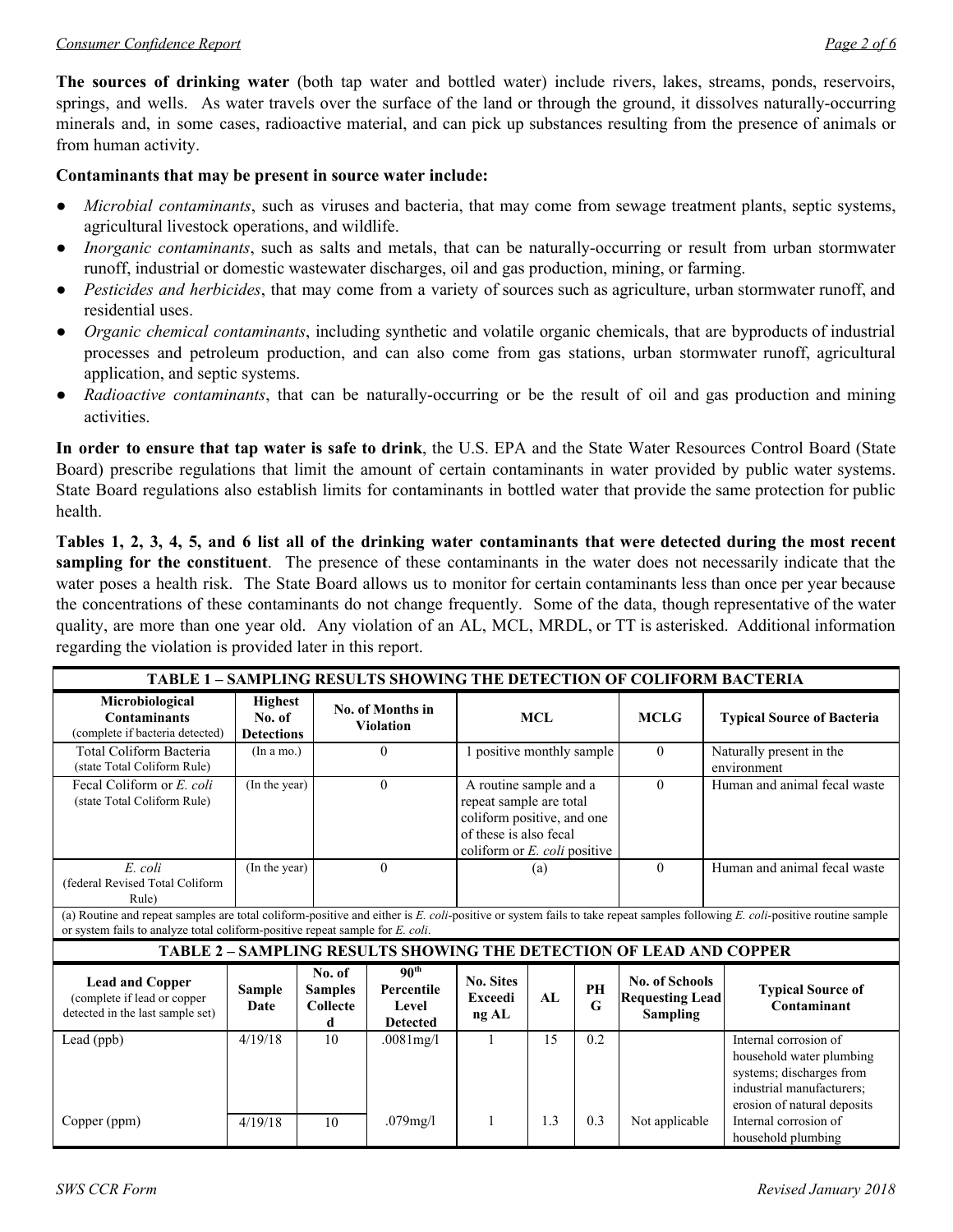| <b>TABLE 3 - SAMPLING RESULTS FOR SODIUM AND HARDNESS</b> |                       |                          |                                      |                           |                                 |                                                                                                                               |  |
|-----------------------------------------------------------|-----------------------|--------------------------|--------------------------------------|---------------------------|---------------------------------|-------------------------------------------------------------------------------------------------------------------------------|--|
| <b>Chemical or Constituent</b><br>(and reporting units)   | <b>Sample</b><br>Date | Level<br><b>Detected</b> | <b>Range of</b><br><b>Detections</b> | <b>MCL</b>                | <b>PHG</b><br>(MCLG)            | <b>Typical Source of Contaminant</b>                                                                                          |  |
| Sodium (ppm)                                              | 5/14                  | $2.6$ mg/l               | $1.0$ mg/l                           | none                      | none                            | Salt present in the water and is<br>generally naturally occurring                                                             |  |
| Hardness (ppm)                                            | 5/14                  | 14/mg/l                  | $3.0$ mg/l                           | none                      | none                            | Sum of polyvalent cations present<br>in the water, generally magnesium<br>and calcium, and are usually<br>naturally occurring |  |
|                                                           |                       |                          |                                      |                           |                                 | TABLE 4 - DETECTION OF CONTAMINANTS WITH A PRIMARY DRINKING WATER STANDARD                                                    |  |
| <b>Chemical or Constituent</b><br>(and reporting units)   | <b>Sample</b><br>Date | Level<br><b>Detected</b> | <b>Range of</b><br><b>Detections</b> | <b>MCL</b><br>[MRDL       | <b>PHG</b><br>(MCLG)<br>[MRDLG] | <b>Typical Source of Contaminant</b>                                                                                          |  |
| none                                                      |                       |                          |                                      |                           |                                 |                                                                                                                               |  |
|                                                           |                       |                          |                                      |                           |                                 |                                                                                                                               |  |
|                                                           |                       |                          |                                      |                           |                                 | TABLE 5 - DETECTION OF CONTAMINANTS WITH A SECONDARY DRINKING WATER STANDARD                                                  |  |
| <b>Chemical or Constituent</b><br>(and reporting units)   | Sample<br>Date        | Level<br><b>Detected</b> | Range of<br><b>Detections</b>        | <b>MCL</b>                | <b>PHG</b><br>(MCLG)            | <b>Typical Source of Contaminant</b>                                                                                          |  |
| Manganese (well #3)                                       | 11/14                 | $370$ ug/l               | $20$ ug/l                            | $50$ ug/l                 |                                 | Naturally occurring Deposits                                                                                                  |  |
| Manganese (well #1 and #2)                                | 5/14                  | ND                       | $20$ ug/l                            | $50$ ug/l                 |                                 |                                                                                                                               |  |
| <b>TABLE 6 - DETECTION OF UNREGULATED CONTAMINANTS</b>    |                       |                          |                                      |                           |                                 |                                                                                                                               |  |
| <b>Chemical or Constituent</b><br>(and reporting units)   | Sample<br>Date        | Level<br><b>Detected</b> | <b>Range of</b><br><b>Detections</b> | <b>Notification Level</b> |                                 | <b>Health Effects Language</b>                                                                                                |  |
| none                                                      |                       |                          |                                      |                           |                                 |                                                                                                                               |  |

**Additional General Information on Drinking Water**

Drinking water, including bottled water, may reasonably be expected to contain at least small amounts of some contaminants. The presence of contaminants does not necessarily indicate that the water poses a health risk. More information about contaminants and potential health effects can be obtained by calling the U.S. EPA's Safe Drinking Water Hotline (1-800-426-4791).

Some people may be more vulnerable to contaminants in drinking water than the general population. Immuno-compromised persons such as persons with cancer undergoing chemotherapy, persons who have undergone organ transplants, people with HIV/AIDS or other immune system disorders, some elderly, and infants can be particularly at risk from infections. These people should seek advice about drinking water from their health care providers. U.S. EPA/Centers for Disease Control (CDC) guidelines on appropriate means to lessen the risk of infection by *Cryptosporidium* and other microbial contaminants are available from the Safe Drinking Water Hotline (1-800-426-4791).

Lead-Specific Language for Community Water Systems: If present, elevated levels of lead can cause serious health problems, especially for pregnant women and young children. Lead in drinking water is primarily from materials and components associated with service lines and home plumbing. [INSERT NAME OF UTILITY] is responsible for providing high quality drinking water, but cannot control the variety of materials used in plumbing components. When your water has been sitting for several hours, you can minimize the potential for lead exposure by flushing your tap for 30 seconds to 2 minutes before using water for drinking or cooking. [Optional: If you do so, you may wish to collect the flushed water and reuse it for another beneficial purpose, such as watering plants.] If you are concerned about lead in your water, you may wish to have your water tested. Information on lead in drinking water, testing methods, and steps you can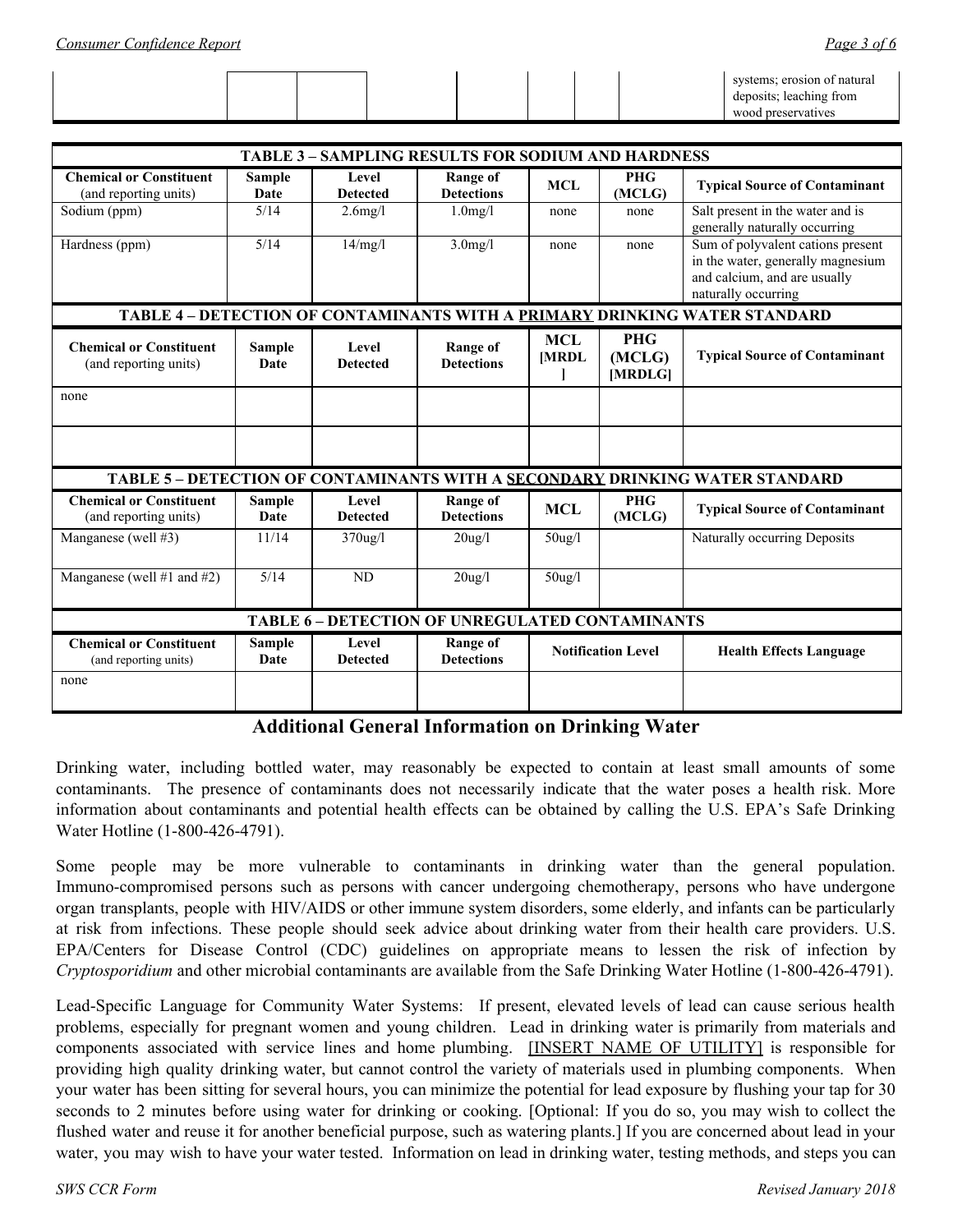take to minimize exposure is available from the Safe Drinking Water Hotline (1-800-426-4701) or at [http://www.epa.gov/lead.](http://www.epa.gov/lead)

## **Summary Information for Violation of a MCL, MRDL, AL, TT, or Monitoring and Reporting Requirement**

| VIOLATION OF A MCL, MRDL, AL, TT, OR MONITORING AND REPORTING REQUIREMENT |                                                       |                    |                                                                          |                                                |  |  |
|---------------------------------------------------------------------------|-------------------------------------------------------|--------------------|--------------------------------------------------------------------------|------------------------------------------------|--|--|
| <b>Violation</b>                                                          | <b>Explanation</b>                                    | <b>Duration</b>    | <b>Actions Taken to Correct</b><br>the Violation                         | <b>Health Effects</b><br>Language              |  |  |
| Lead                                                                      | Detection in the<br>plumbing of a<br>home in the park | <b>Present now</b> | <b>Flush water</b><br>for 1 minute at<br>faucets and<br>replace plumbing | <b>All residents</b><br>notified in<br>writing |  |  |
|                                                                           |                                                       |                    |                                                                          |                                                |  |  |

## **For Water Systems Providing Groundwater as a Source of Drinking Water**

| <b>TABLE 7 - SAMPLING RESULTS SHOWING</b><br><b>FECAL INDICATOR-POSITIVE GROUNDWATER SOURCE SAMPLES</b>                                                                                                                                    |               |              |           |     |                              |  |  |
|--------------------------------------------------------------------------------------------------------------------------------------------------------------------------------------------------------------------------------------------|---------------|--------------|-----------|-----|------------------------------|--|--|
| <b>PHG</b><br>MCL<br><b>Microbiological Contaminants</b><br>Total No. of<br><b>Sample Dates</b><br><b>Typical Source of Contaminant</b><br><b>MRDL</b><br>(MCLG)<br><b>Detections</b><br>(complete if fecal-indicator detected)<br>[MRDLG] |               |              |           |     |                              |  |  |
| E. coli                                                                                                                                                                                                                                    | (In the year) | once a month | $\theta$  | (0) | Human and animal fecal waste |  |  |
| Enterococci                                                                                                                                                                                                                                | (In the year) | once a month | <b>TT</b> | n/a | Human and animal fecal waste |  |  |
| Coliphage                                                                                                                                                                                                                                  | (In the year) | once a month | <b>TT</b> | n/a | Human and animal fecal waste |  |  |

**Summary Information for Fecal Indicator-Positive Groundwater Source Samples, Uncorrected Significant Deficiencies, or Groundwater TT**

**SPECIAL NOTICE OF FECAL INDICATOR-POSITIVE GROUNDWATER SOURCE SAMPLE SPECIAL NOTICE FOR UNCORRECTED SIGNIFICANT DEFICIENCIES VIOLATION OF GROUNDWATER TT TT Violation Explanation Duration Actions Taken to Correct the Violation Health Effects Language**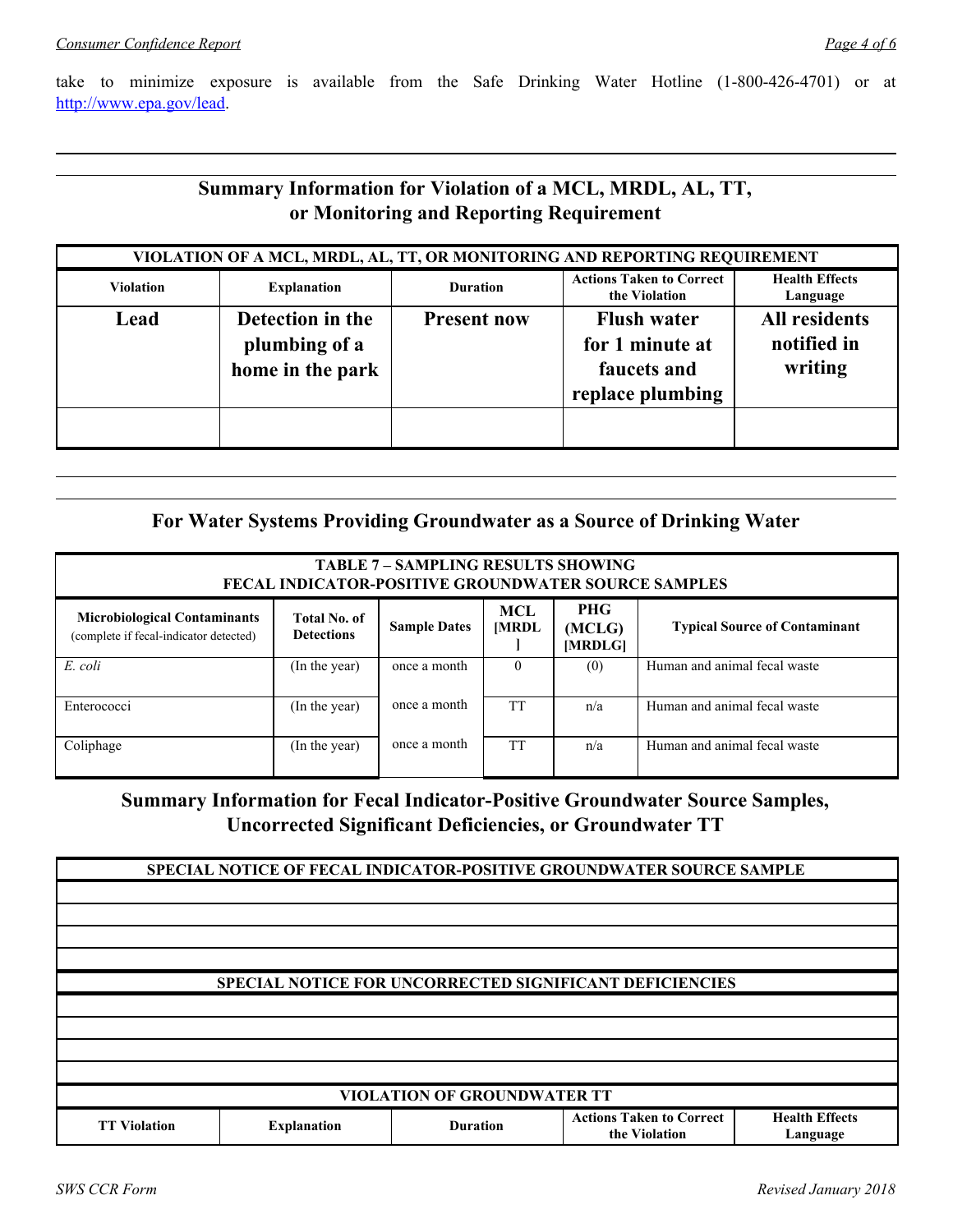## **For Systems Providing Surface Water as a Source of Drinking Water**

#### **TABLE 8 - SAMPLING RESULTS SHOWING TREATMENT OF SURFACE WATER SOURCES**

| Treatment Technique <sup>(a)</sup><br>(Type of approved filtration technology used) |                                                                     |
|-------------------------------------------------------------------------------------|---------------------------------------------------------------------|
|                                                                                     |                                                                     |
|                                                                                     | Turbidity of the filtered water must:                               |
| Turbidity Performance Standards <sup>(b)</sup>                                      | 1 – Be less than or equal to NTU in 95% of measurements in a month. |
| (that must be met through the water treatment process)                              | 2 – Not exceed NTU for more than eight consecutive hours.           |
|                                                                                     | $3 - Not exceed$ NTU at any time.                                   |
| Lowest monthly percentage of samples that met Turbidity                             |                                                                     |
| Performance Standard No. 1.                                                         |                                                                     |
| Highest single turbidity measurement during the year                                |                                                                     |
| Number of violations of any surface water treatment                                 |                                                                     |
| requirements                                                                        |                                                                     |

(a) A required process intended to reduce the level of a contaminant in drinking water.

(b) Turbidity (measured in NTU) is a measurement of the cloudiness of water and is a good indicator of water quality and filtration performance. Turbidity results which meet performance standards are considered to be in compliance with filtration requirements.

## **Summary Information for Violation of a Surface Water TT**

| <b>VIOLATION OF A SURFACE WATER TT</b> |                    |                 |                                                         |                                   |  |  |
|----------------------------------------|--------------------|-----------------|---------------------------------------------------------|-----------------------------------|--|--|
| <b>TT Violation</b>                    | <b>Explanation</b> | <b>Duration</b> | <b>Actions Taken to</b><br><b>Correct the Violation</b> | <b>Health Effects</b><br>Language |  |  |
|                                        |                    |                 |                                                         |                                   |  |  |
|                                        |                    |                 |                                                         |                                   |  |  |
|                                        |                    |                 |                                                         |                                   |  |  |

## **Summary Information for Operating Under a Variance or Exemption**

## **Summary Information for Federal Revised Total Coliform Rule Level 1 and Level 2 Assessment Requirements**

**Level 1 or Level 2 Assessment Requirement not Due to an** *E. coli* **MCL Violation**